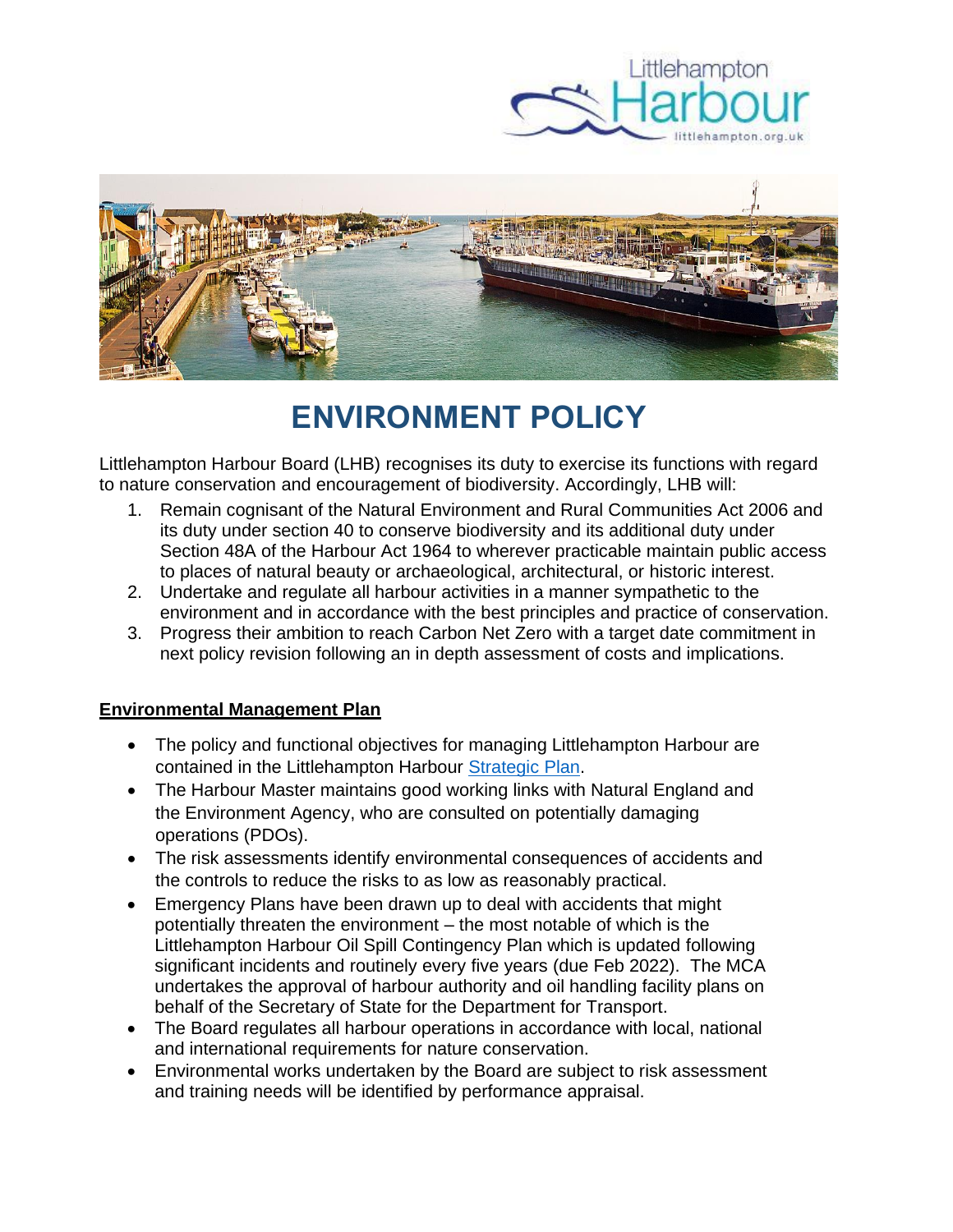

### **Waste Management**

- The Board maintains a [Waste Management Plan](https://www.littlehampton.org.uk/wp-content/uploads/2021/10/Port-Waste-Plan-2021-approved-1.pdf) which is reviewed every four years. The Board complies with regulations controlling the disposal of certain wastes.
- Waste transfer records are maintained by the wharf operators.
- Separate bins are provided for visitor recyclables, general waste and International Catering Waste (which from 2021 is now all galley waste originating outside UK or Channel Islands).

### **Education**

- The Harbour Master and the Deputy give talks to local interest groups by invitation.
- Stalls and visitor berths at the annual Harbour Waterfront Festival are prioritised for marine conservation groups such as the Marine Conservation Society and Sussex IFCA.
- LHB will keep under review the option of installing signage about harbour wildlife in useful locations – the key coming opportunity for this is the Littlehampton to Arundel cycle path scheme proposed by Arun District Council.

### **Pollution Response**

- LHB retains first response oil spill materials and 50m of floating boom and has well established relationships with partner agencies through regular exercises.
- A Tier 2 contract with Adler and Allan is in place for larger spills.
- LHB will alongside Arun District Council and the Environment Agency monitor discharges by Southern Water and others through outfalls for pollution

## **Conserving Biodiversity**

- The harbour will be managed in an environmentally responsible and sustainable way to take account of its close proximity to the West Beach Local Nature Reserve (LNR) which is part of the West Beach Site of Special Scientific Interest (SSSI); and to the Kingmere Marine Conservation Zone (MCZ) 6nm offshore.
- LHB will assist Sussex IFCA in the enforcement of existing and proposed bylaws applying to our coastline (e.g. the new byelaw prohibiting trawling out to 3km).
- Harbour Staff will facilitate and support regional and national campaigns such as Love Your Harbour, Sussex Kelp and Sussex Dolphins.

#### **Public Access**

- On the very limited foreshore/land that LHB controls, they will endeavour to maintain or improve access to areas of natural beauty or archaeological, architectural, or historic interest.
- At present none are identified on areas ashore controlled by LHB but in the immediate area around the harbour are a scheduled monument (Littlehampton